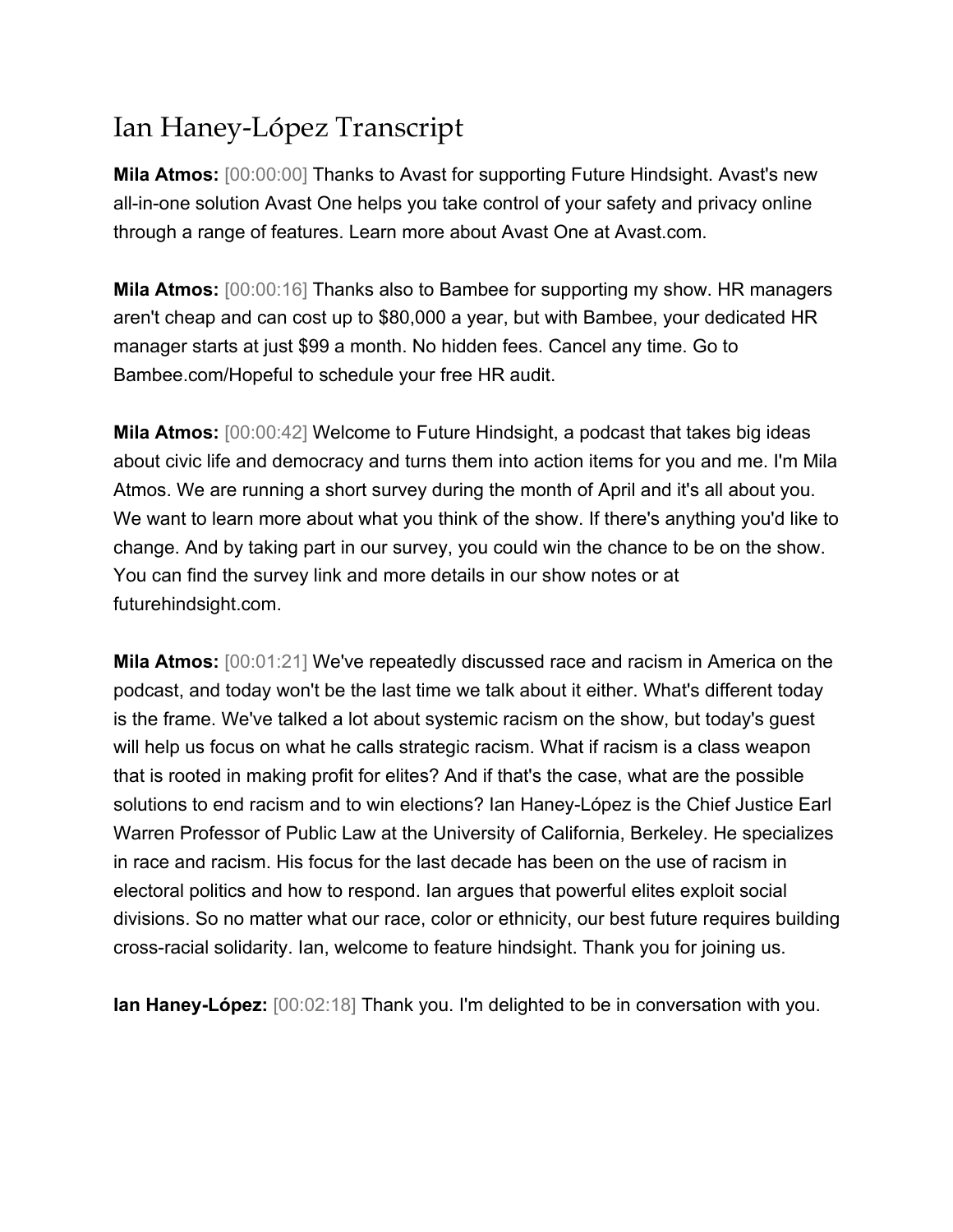**Mila Atmos:** [00:02:21] To kick us off, you call your approach race, class, fusion, politics. And so I'm wondering if we can help our audience with a quick introduction to what you mean by race, class, fusion politics?

**Ian Haney-López:** [00:02:33] Well, I think the place to start is with this idea that the way most of us think about racism is half right, but then it's missing another important half. So the part that's half right is that racism works as a social hierarchy of white over white, especially white over black. I say social, but what I mean is societal. So economics, politics, the military, health care systems, education. Most of us are used to thinking about racism as this hierarchy of white over African Americans in particular, but extends to other groups, people of color. That's half right. It's a very important dynamic. But what relatively few of us today are seeing is that behind that racism, there's a class war going on, and it's a class war that succeeds when powerful elites convince us that the biggest threat in our lives comes from people with different skin colors.

**Mila Atmos:** [00:03:40] And this race class fusion, it's not new, right?

**Ian Haney-López:** [00:03:44] This is an older, more radical conception of racism that's been with us since the inception of slavery. We can think about Bacon's rebellion in the 1600s, when poor whites unfree labor from Europe joined together with unfree and at that point increasingly enslaved labor from Africa and rebellion against the plantation class. We can think about the fusion politics movement in the South. Immediately after the Civil War, when whites, impoverished by plantation based slavery, joined together with newly emancipated African Americans to bring progressive politics to the South for several decades. This is the conception of racism used by W.E.B. Dubois to understand reconstruction slavery. It's the model that animates Martin Luther King late in his career when he begins to talk about the necessity of a poor people's movement that simultaneously tackles racism and capitalism. Right. There's this older radical idea. Racism isn't just white people hating people of color. And now to bring it back up to the contemporary era, it's hard to understand why racism is so bad and getting worse today, 50, 60 years after the civil rights movement, until we realize racial hatred and conflict is in the interests of some of the wealthiest, most powerful people in the country, and they are systematically pushing us to hate each other so we won't notice the way in which they're rigging the economy and the government for themselves.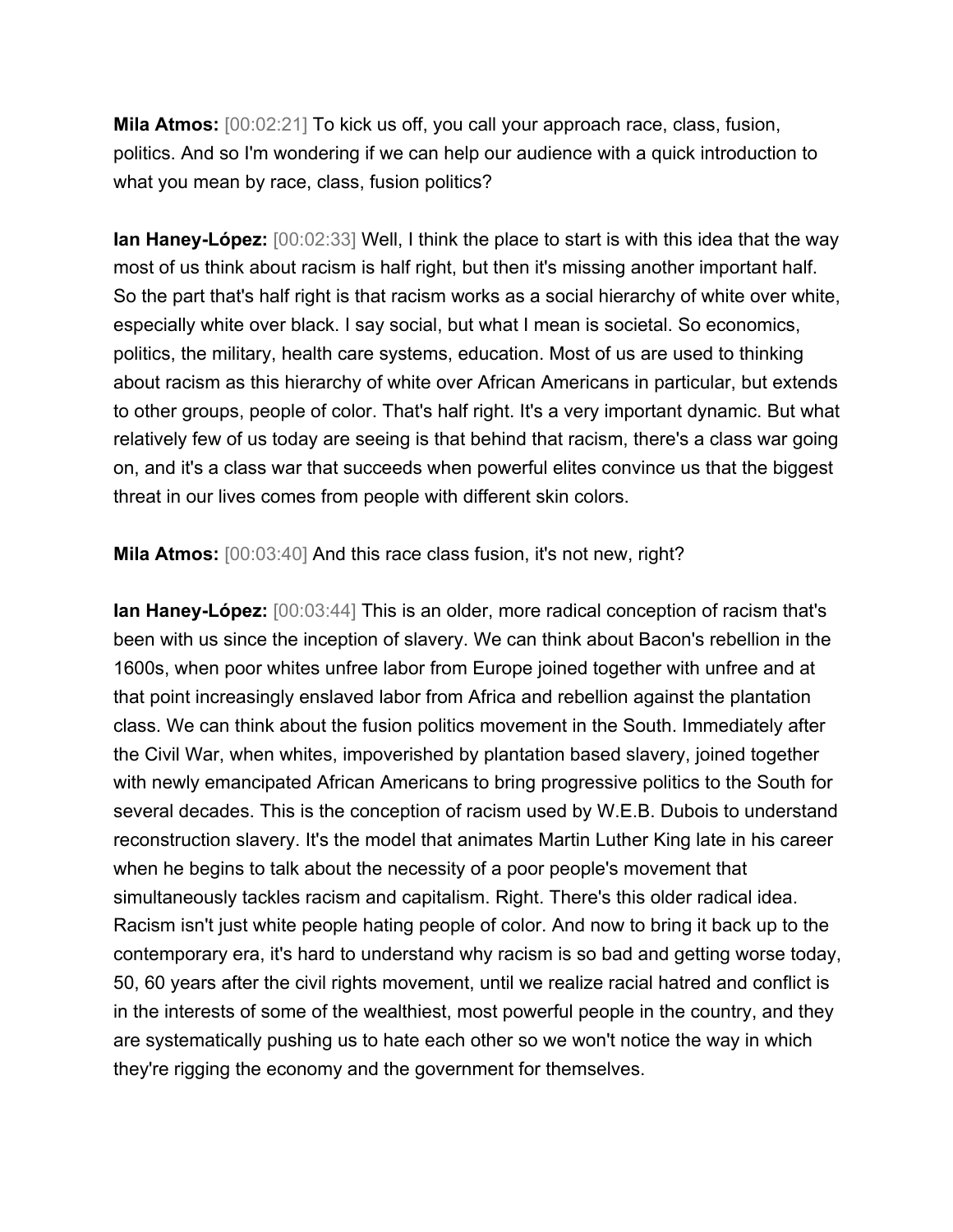**Mila Atmos:** [00:05:25] You were just talking about W.E.B. Dubois and Martin Luther King, and they were practicing essentially race, class, fusion politics in a more radical fashion. So how is the modern version different?

**Ian Haney-López:** [00:05:38] The modern version is, in a sense, equally radical. The modern version requires us to say two things. One, that we are in a class war, that the very rich are winning and we're losing control over not just our economy, but our government, our prospects for a survivable climate. It's not just that pensions have gone, that wages have stagnated, that wealth is accumulating in the economic stratosphere is that this is actually costing us democracy. It's costing us the ability to slow or reverse climate collapse as common sense as that is that. As for radical in American politics, here's the other thing that we need to say. Racism is getting worse. Racism is virulent. It's vicious. Government itself is very often engaged in systematic violence against communities of color. And these two things are linked. Class war is succeeding to the extent that politicians use racial fear and division to win elections, and then when they win elections, they turn around and govern on the interests of the wealthy and also use government violence to try and create a theater of racial threat. So think about mass incarceration or think about mass deportation. The source of that is not any particular threat or danger from people of color.

**Ian Haney-López:** [00:07:12] The source of that is this desire by politicians to communicate that the danger we face is other people with different skin colors. Meanwhile, they continue to pass massive tax cuts for the very rich or to do other favors for large corporations. Maybe, let me try it a different way, Mila. Maybe the real radicalism of race-class fusion politics today is the core radicalism of American democracy. Democracy at its inception was a way of pushing power downward and outward, to resist the tendency of power to concentrate in the hands of the few and to push it downward and outward. That was the radical ideal cabined 200 plus years ago, by race, by gender, by property ownership. But the idea was if we could see our fates linked, if we could join together in a democracy where all people were created equal, we could take power from the wealthy and powerful few and redistribute it outward, so that we all had a say in the direction of our society. That's democracy at its most radical. That's race-class fusion politics today.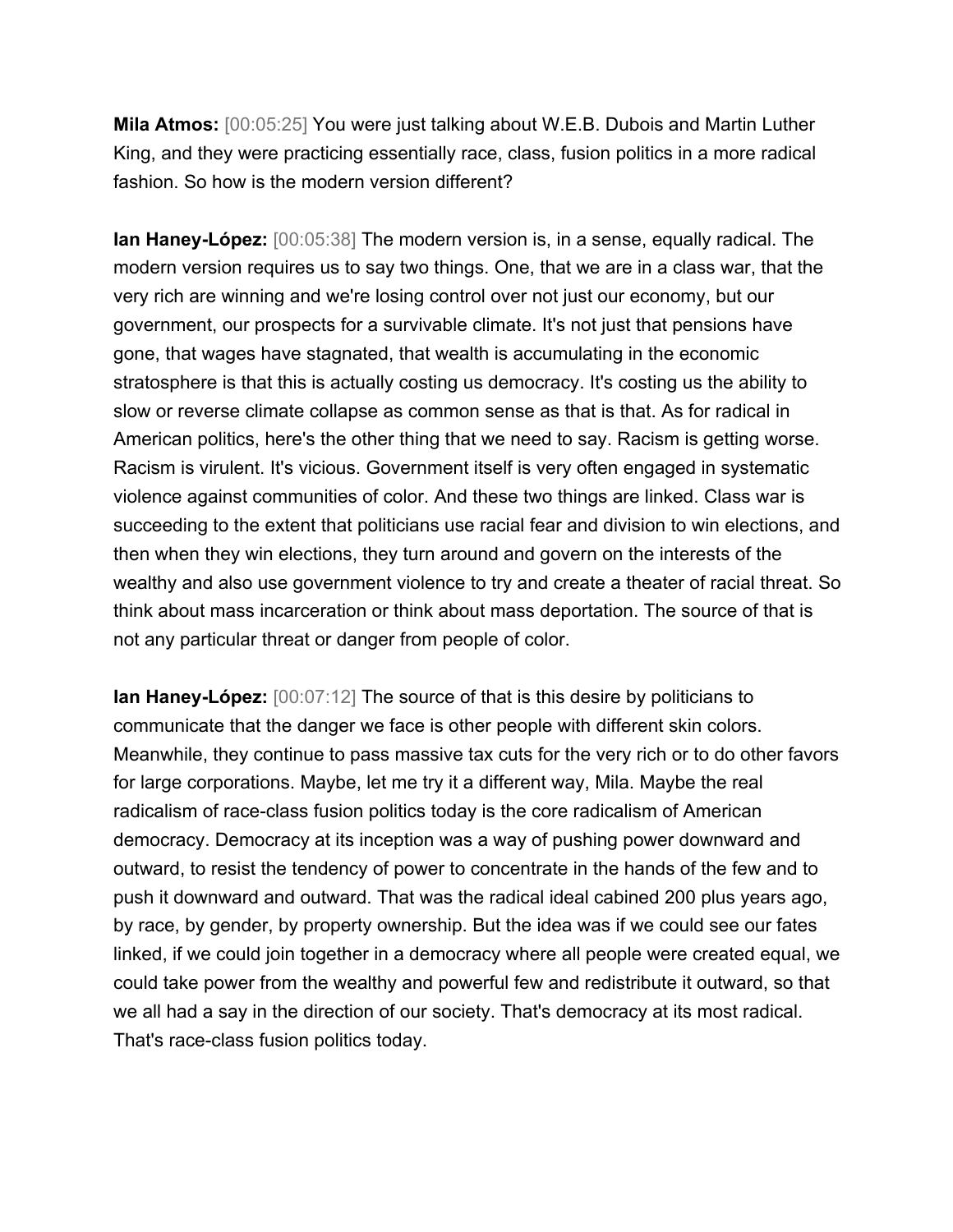**Mila Atmos:** [00:08:36] I like the way that you link that together with the radicalism of democracy. So I have heard you speak in other venues and talk about your journey to come up with the messaging of race- class fusion politics, indeed that we in fact, need to believe it. So what was your journey?

**Ian Haney-López:** [00:08:55] You know, it was actually a big change for me. So I'm a scholar of race and racism. I've been deeply interested in the subject since graduate school, since law school. I had the privilege to study with Derrick Bell, one of the founders of Critical Race Theory. And for decades I thought about racism in a way that I think most people still do in the contemporary era. I really thought that racism fundamentally was white over non-white hierarchy -- was white racism against people of color. Now, Barack Obama gets elected in 2008. And this is an important moment. Many of us who studied race, we knew that racism remained pervasive, but we also expected to see big political changes, big practical changes. And in particular, I, among others, expected to see the Obama administration dismantle what we now call racialized mass incarceration. We may have 5% of the world's population, but we have 20 to 25% of the world's prisoners. We imprison more people than any country but Russia. At the same time, we've never imprisoned as many people in the history of the country, and we disproportionately imprison black and brown people. And I thought this is a classic example of systemic racism. Barack Obama, he's committed to fighting racism. He's going to dismantle this. But he didn't. And not only did he not dismantle mass incarceration. He actually exported the techniques of state violence against African-American communities. He exported that to the deportation context.

**Ian Haney-López:** [00:10:46] The Obama administration deported more people on a sustained basis than any other administration in the history of the country, and it was disproportionately targeted at Latinos. So now here I am as a scholar of race and racism, thinking to myself, racism is fundamentally white racism. And then I'm looking at Barack Obama saying, "but he's not dismantling it. He's making it worse. Is he a white racist or is he sympathetic to white racism?" And the answer is clearly no. And so it was a shock. It was a moment when I had to say, I don't understand how racism is working in this country. That moment led me to really think about, "well, what is Obama doing? Where did mass incarceration come from? What is he responding to?" And the more I looked at it that way, the more I realized Obama was engaged in politics, a politics around mass incarceration that said, "Democrats are weak on crime. Democrats are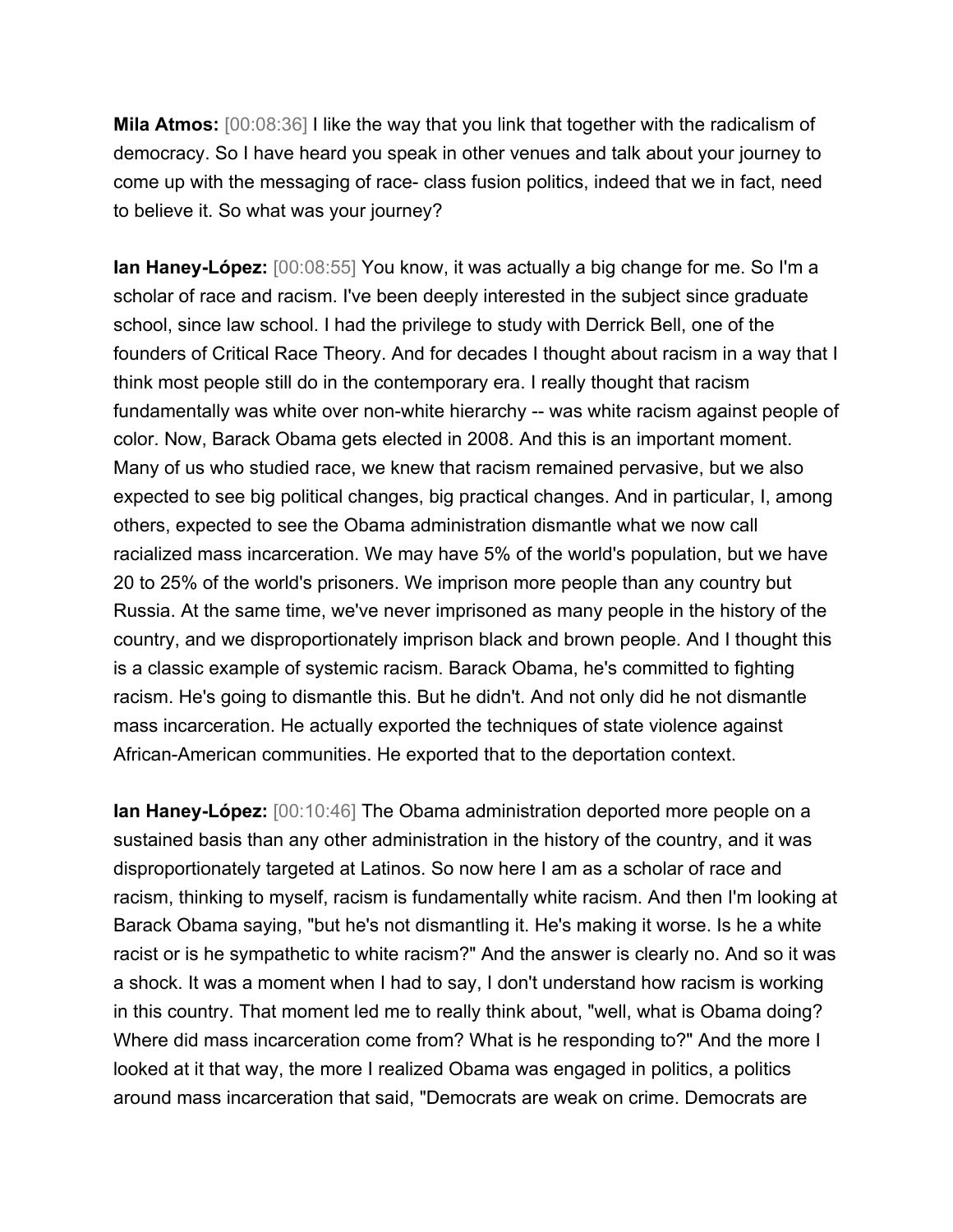more sympathetic to criminals, to gangbangers, to thugs, to super predators, than they are to victims or the silent majority." And a politics that said, "Democrats want to throw open the borders. They want to flood the country with illegal aliens. They want to replace the heartland." In other words, Obama is engaged in normal politics. But I came to understand, normal politics didn't mean it wasn't racism. It meant, rather, that racism had become normalized as political rhetoric.

**Mila Atmos:** [00:12:35] And so where does that shift come from, to racialized rhetoric as normal politics? Where did it start?

**Ian Haney-López:** [00:12:41] This got its start and then continued to derive much of its fuel from reactionary, wealthy elites. This move to using racism as the main language of American politics and as the main basis for sorting between Republicans and Democrats. It started with this fringe Republican candidate, Barry Goldwater, who had this 19th century vision of making sure that we would live in a Lord of the Flies society, that that government would be rolled back, that it wouldn't do anything for working people. That he would undo the New Deal. And Goldwater knew that that sort of regressive economic policy was deeply unpopular. So instead, he campaigned on racial themes and he lost. But his triumph in the South, where he won many of the deep Southern states, became a template for what Republicans would do through Richard Nixon and especially through Ronald Reagan and so on, all the way to Donald Trump. Republicans have understood that they can hide the fact that they remain, as they used to proudly proclaim, the party of big business. They can hide that fact and instead wrap themselves in the mantle of populism. If it's a mantle of white nationalism expressed in coded terms. And so this was really the profound shift in my own thinking. To see that I had, I as a scholar of racism, as a professor who teaches race and racism at the University of California, Berkeley, I just gotten it wrong. Or in terms that I used earlier, I was only half right. Yes, racism is a hierarchy of white over non white, but that's not the sum total of it. And indeed much of the energy for it and much of its persistence, much of its virulence, can be explained by looking behind the surface of white over non-white to see who funds it, who promotes it, who continually reinvents it, and who profits from it.

**Mila Atmos:** [00:15:02] Right. I like the way that your journey has basically shown us how big business is masked in this language. So now let's dig into the doing. Often we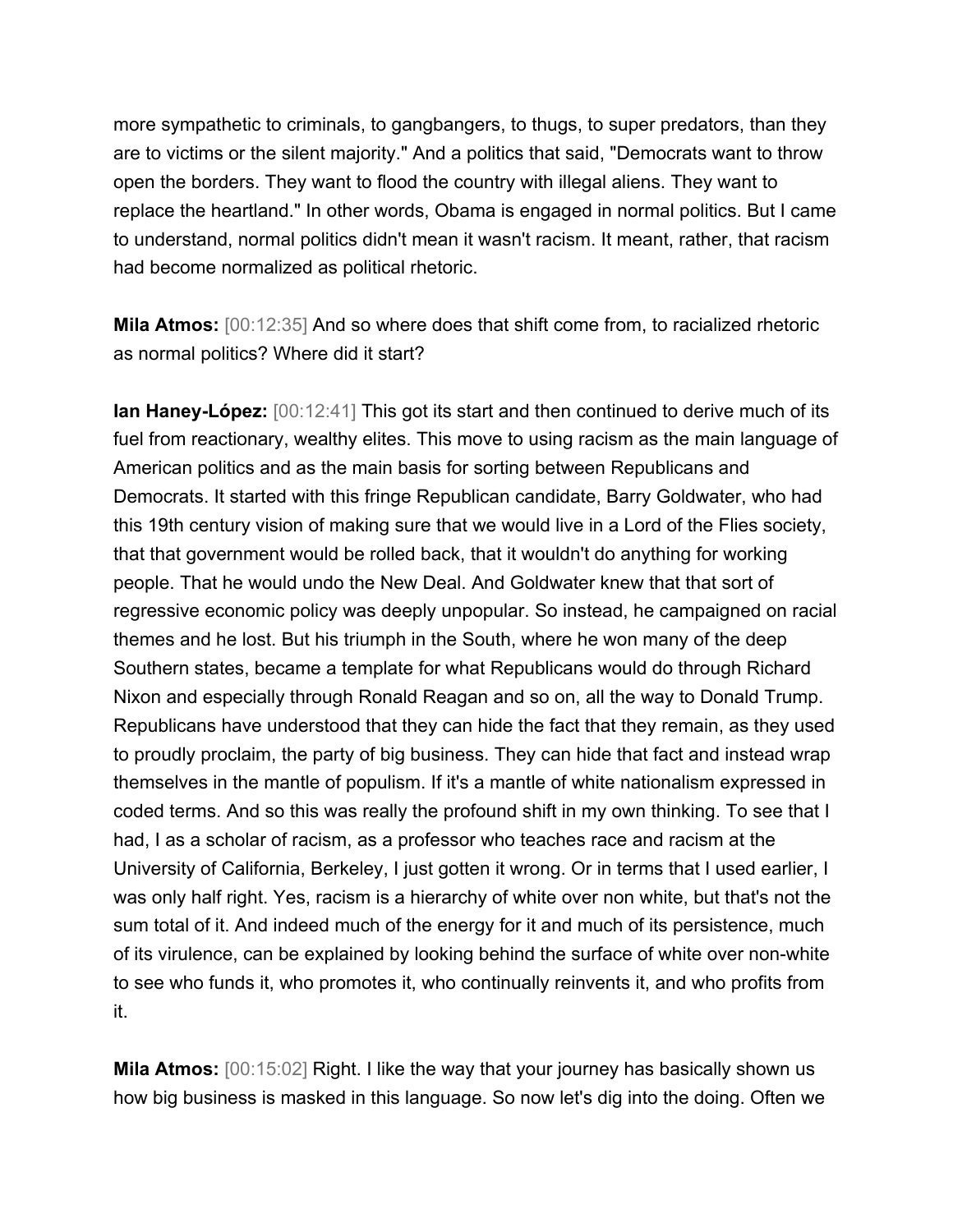talk, when we talk about race, right, we hear that we need to have difficult conversations. And reading your work though, especially *Merge Left*, I don't understand it as an appeal to have more conversations, but actually about taking concrete, tangible actions. So can you talk about some of the practical ways to build race-class fusion politics?

**Ian Haney-López:** [00:15:35] Sure. So once I'd taken this intellectual journey myself and came to understand that that racism had become the normal language of American politics, I wrote a book called *Dog Whistle Politics* that essentially explained that history with a real focus on the period 1964 to 2012. Once that book came out, that attracted a lot of attention from foundations and especially from the labor movement, the AFL-CIO initially, and they said, "we really see the way in which racism is being used even to convince many of our union members to vote for politicians whose ultimate goal is to break union power and to transfer wealth upward. But we're not sure you can actually translate this into practical terms." And so that was the real impetus for me reaching out to communication specialists and then to pollsters and then running focus groups. And it was another really enormous learning process for me. I had been used to talking about race and racism within the academy to very bright and very talented students to a cohort of highly trained colleagues across the universities. And the challenge was to talk about race with regular folks who weren't paying a whole lot of attention, which is most voters. Probably the most stunning thing in talking to people in different focus groups is people are really unclear what racism is. And sometimes they're so unclear that they have a sort of a gut sense that racism is just being mean to other people, even on the basis of, like, gender. You know, I was listening to a focus group and somebody said, "wow, Donald Trump treats women really bad."

**Ian Haney-López:** [00:17:27] His racism is to treat women badly. And one part of me is like from a scholar, I'm like, sorry, that's patriarchy and misogyny and sexism. OK -- one insight is, hey, we need much simpler language. But here's the other insight. And this really blew me away. People grasped immediately two things about our society that we just did not have to explain in these focus groups. The first thing they grasped is we're really at each other's throats, we're really divided, and divisions are worse than they have been in the past. People don't like it. They know it's true. They don't like it. And the other thing they grasped is that the main systems aren't working for them anymore, that the economy is rigged, the government's rigged, the politicians don't listen to them, that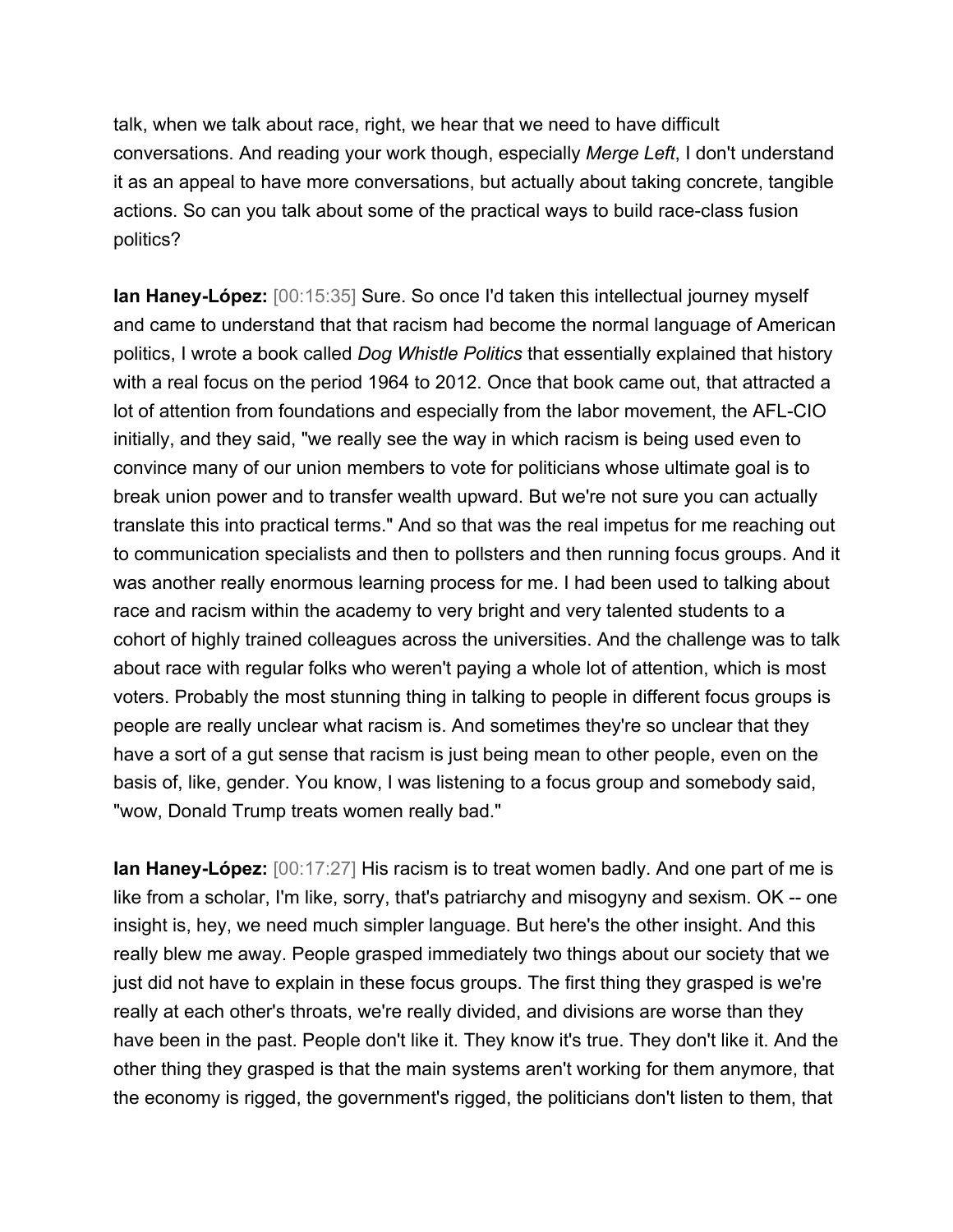things are really hard and they have very little control over their lives. And so when we try to put those together in simple language, when we said, "We're all in this together, but some people are encouraging us to go after our neighbors, to attack each other. Because when we do, we're too busy fighting each other to notice the way in which they're rigging the system for themselves." People were like, "Yeah, I got it. I got it immediately." The easiest conversation to have with people is a conversation that says, "Whatever our differences, we're in this together." When people try and push you to fear or hate somebody else from a different culture or religion or of a different race. That's probably a con so that they can get you to point the finger over there, while you won't notice that they're taking everything for themselves. Reject the con. Build power with others across difference. That's how you can help yourself. That's a really easy conversation. Now, I want to come back to the way you framed the initial question. And you said, "Very often when we talk about race, we're encouraged to have hard conversations." That's because very often when we're talking about race, we're talking about it within that half right sense of emphasizing that racism is whites against people of color. And that is a hard conversation to have. And the reason it's a hard conversation to have is because we're saying to white people, "it's time for you to grapple with the way you're part of the problem." And we're saying to people of color, "it's time for you to focus on the way in which you're a victim, in the way in which your life and your children's lives will be forever constrained by the fact that millions of people in this country hate you." Those are hard conversations. People do resist them. Now, I want to emphasize we do have to have hard conversations when we try and build genuine cross-racial solidarity. There is hard work to be done. But, we bring people along when we start by saying we're all in this together and the division is a threat to all of us. That gives people a way of saying, okay, "if I'm white and I'm being encouraged to hate others, the problem isn't really with me. The problem is with these people who are encouraging hatred as a strategy. I've got to fight that even if I have to do some hard work examining myself and the way I keep falling for this." And it says to people of color, "you're not hated because there's something inherently wrong with you or your culture or your skin color. You're hated because this is a giant divide and conquer scam."

**Ian Haney-López:** [00:21:36] Build power with others. And also take a look at the way in which you're being encouraged to fear your neighbors on some other basis. So it says, for example, to the African-American community, are you sure the biggest threat in your life are immigrants? And it says to Latinos and Asian Americans, all that anti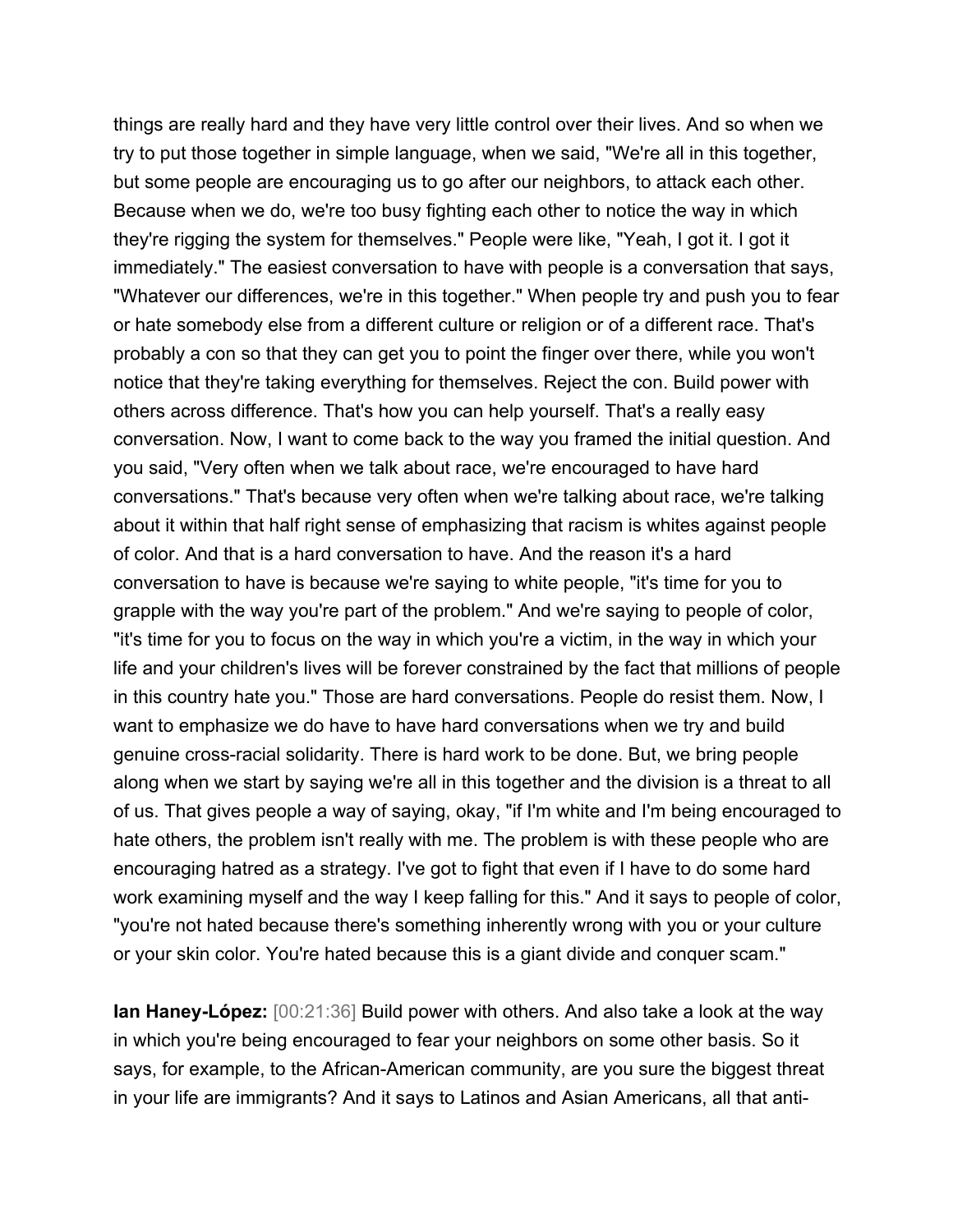black racism in your community. Is that really where the threat in your life comes from? Aren't we constantly being pushed to point the finger at each other on these very minor differences when the truth is almost all of the power in the society is concentrated in the hands of a very, very few, and they're not paying their taxes and they're sucking up almost all of the economic benefits? And government is mainly working for them. And we can't protect the climate. We can't get decent health care. We can't retire with security. We can no longer have confidence our children will lead better lives than we did. And it's not because of people with a different sexual orientation or a different sexual identity, or a different religion or a different culture or different accent or skin color. It's because we're being pushed to fight each other in a massive divide and conquer scam.

**Mila Atmos:** [00:22:58] We're going to take a brief break here to thank our sponsors, Avast and Bambee. And when we come back, Ian Haney-López will show us how raceclass fusion politics is the antidote to dog whistle politics. But first, thanks, Avast, for your support. Avast empowers you with digital safety and privacy. No matter who you are, where you are, or how you connect. Enjoy the opportunities that come with being connected on your terms. Avast is a global leader in cyber security for more than 30 years and trusted by over 430 million users. Avast's new all-in-one solution, Avast One, helps you take control of your safety and privacy online through a range of features. Learn more about Avast One at Avast.com. Avast has many features. Antivirus, for example, stops viruses and malware from harming your devices. And Avast Smart Scan is an optimization scan that finds and removes viruses and fixes the most common issues. Avast's Firewall Protection prevents attacks trying to access your computer or steal your data and Avast PC speedup manages the background data apps use and speeds up your PC. Free and premium versions are available. My favorite feature is Avast Data Breach Monitoring. It finds out if your online accounts have been compromised or your passwords need to be changed. Avast prevents over 1.5 billion attacks every month, and with Avast one, you can confidently take control of your online world without worrying about viruses, phishing attacks, ransomware, hacking attempts, and other cybercrimes. Learn more about Avast One at Avast.com.

**Mila Atmos:** [00:24:58] Thanks also to Bambee, an outsourced HR manager for small to midsize businesses. Have you ever been confused on how to handle a situation with an employee? Well, I have, and it was a huge headache. It's no surprise that one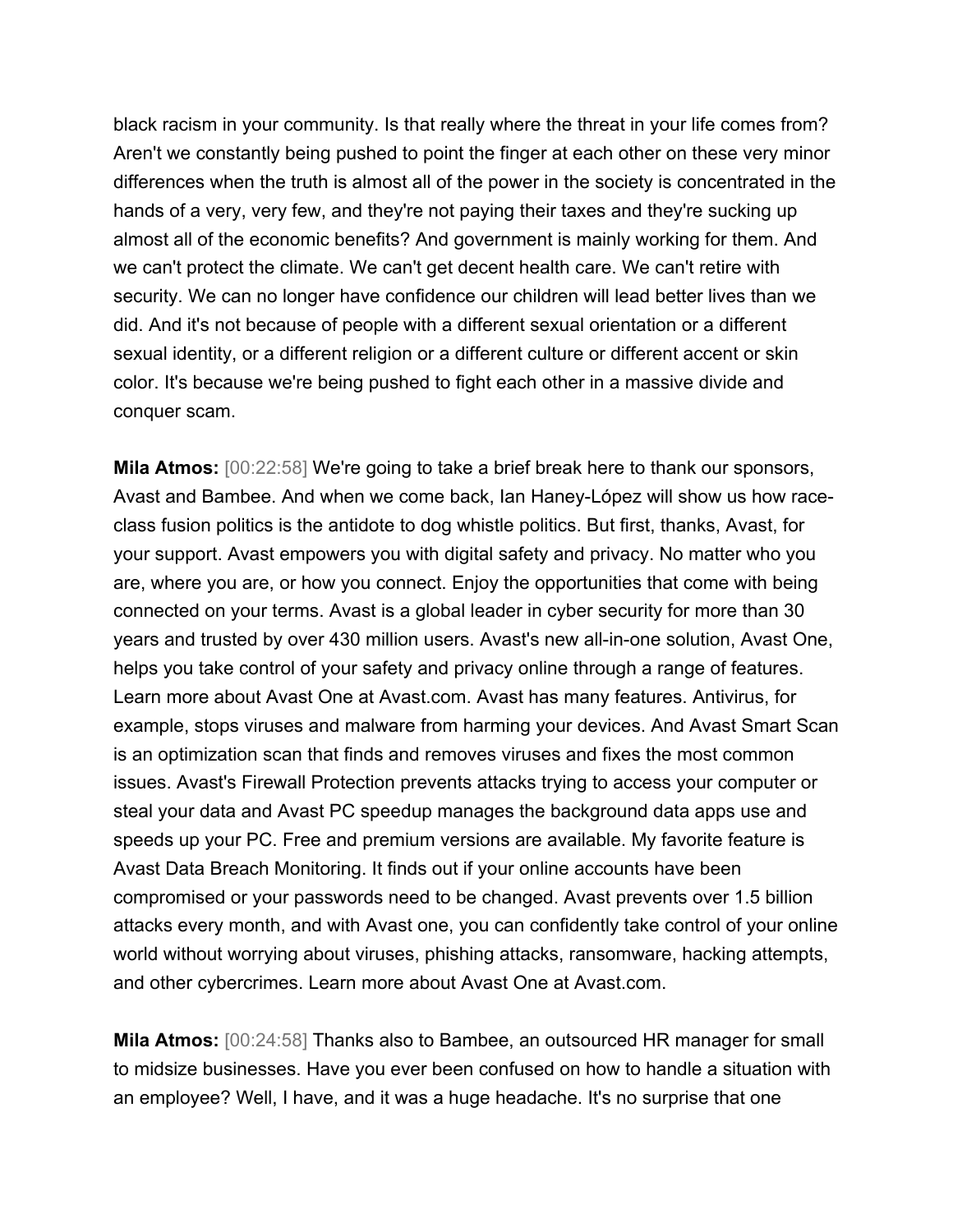complaint against your company can turn your world upside down. The good news is Bambee is here to help small business owners implement good HR practices. Bambee is an HR platform built for businesses like yours, so you can automate the most important HR practices and get your own dedicated HR manager. Bambee's HR autopilot automates your core policies, workplace training and employee feedback, and your dedicated HR manager will help you navigate the more complex parts of HR and guide you to compliance by phone, email or real time chat. In-house HR managers can cost up to \$80,000 a year, but with Bambee, your dedicated HR manager starts at just \$99 a month. No hidden fees. Cancel any time. You run your business. Let Bambee run your HR. Go to Bambee.com/Hopeful right now to schedule your free HR audit. That's Bambee.com/hopeful, spelled BAM to the B E E.com/Hopeful. And now let's return to our conversation with Ian Haney-López.

**Mila Atmos:** [00:26:27] As we tape this, the primaries in Ohio are heating up. And I wanted to play you clips from a couple of campaign ads and get your thoughts on them. We're going to hear excerpts from ads from J.D. Vance and Josh Mandel, who are among the candidates competing in the GOP primary to run for Rob Portman's seat. Let's listen. And I'd love to hear your reaction.

**JD Vance:** [00:26:51] Are you a racist? Do you hate Mexicans? The media calls us racist for wanting to build Trump's wall. They censor us, but it doesn't change the truth. Joe Biden's open border is killing Ohioans with more illegal drugs and more Democrat voters pouring into this country. This issue is personal. I nearly lost my mother to the poison coming across our border. No child should grow up an orphan. I'm J.D. Vance, and I approve this message because whatever they call us, we will put America first.

**Josh Mandel:** [00:27:21] Critical race Theory is crap. Martin Luther King marched right here. So skin color wouldn't matter. I didn't do two tours in Anbar province, fighting alongside Marines of every color to come home and be called a racist. There's nothing racist about stopping critical race theory and loving America. Josh Mandel. Pro God, pro-gun, pro-Trump. I'm Josh Mandel, and I approve this message. You want a fighter? Send in the Marine.

**Mila Atmos:** [00:27:51] So what do you think?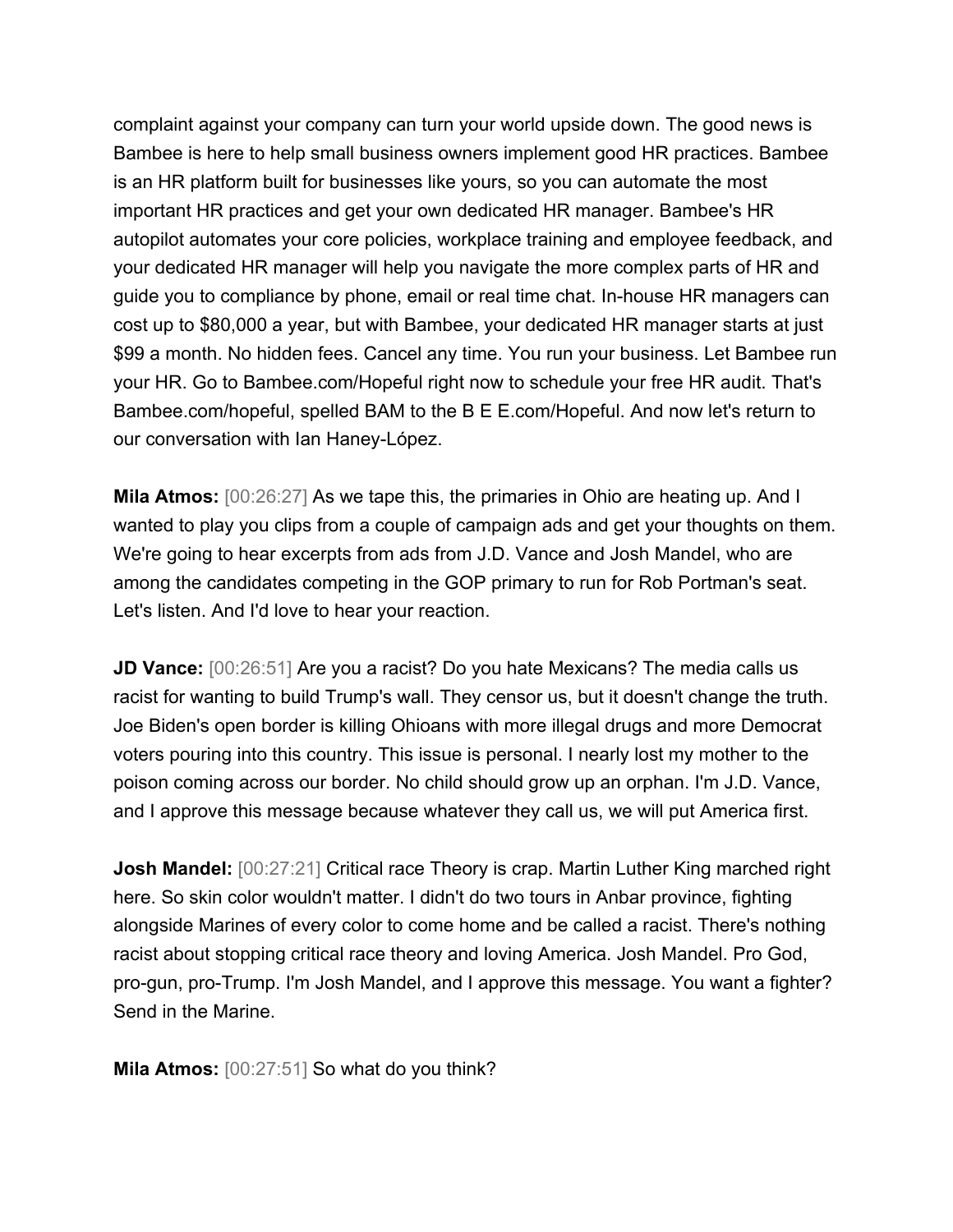**Ian Haney-López:** [00:27:53] This is classic dog whistle politics in the sense that it's using rhetoric designed to trigger deeply rooted racist resentments and anxieties while allowing people to believe that they are not, in fact expressing or being stampeded by racist fears or anxieties. There's something that's new here, and that is the attacks on critical race theory from Mandel. New also, in the sense of J.D. Vance saying, "are you a racist?" One of the primary messages from the right today is that after the mass mobilizations to protest police killings and police violence against African-Americans in the wake of the murder of George Floyd, there's an effort to say people who are fighting for racial justice don't actually want justice. They want revenge. Be afraid, white people, be very, very afraid. They say they want justice. They don't. They want to create a new racial hierarchy that flips the old one on its head. And in fact, this is coming straight out of the white supremacist movement. And the alt-right now is sort of more sanitized version takes as an article of faith that racial groups are inevitably in conflict and that some racial group must be on top, that there will be a dominant racial group. And the question is which racial group will be dominant? And so what you hear is people like J.D. Vance and Josh Mandel using that frame essentially to say, "When people of color talk about racial justice, they're not actually interested in equality. They're interested in being the new dominant group." You can hear it in J.D. Vance saying "Democrats want open borders to bring in illegal aliens and to bring in Democratic voters." This is uh incredibly extreme to say, "hey, this is the great replacement. Dangerous, pathologically violent, inferior people are being brought across to replace the silent, the hardworking, the patriotic. The taxpayers. The responsible." Highly coded in terms of race. Now the question is, what's the effective response to that? And it's an enormous challenge for progressives. If Vance and Mandel are saying, "hey, white people, they're calling you a racist," and progressives turn around and say, "Hey, J.D. Vance, you're a racist and so's anybody who votes for you. Hey, Josh Mandel, you're a racist. So is anybody who votes for you." Vance and Mandel are just going to rub their hands in glee. That's what they're hoping for. They want to be called racists because it helps them say to their supporters, "see. I'm not racist. This is just common sense. Of course we should protect our borders. Of course, crime is bad, but as soon as I say those things, they call me racist. And by implication, they call you a racist, too." And Trump actually said this in responding to some of Hillary Clinton's attacks, said "she's not just calling me a racist, she's calling you a racist, too." That's the move. That's the racial theater. But here's the important insight: that all depends upon a conversation about racism that accepts a basic frame of racism. It's just white people against people of color.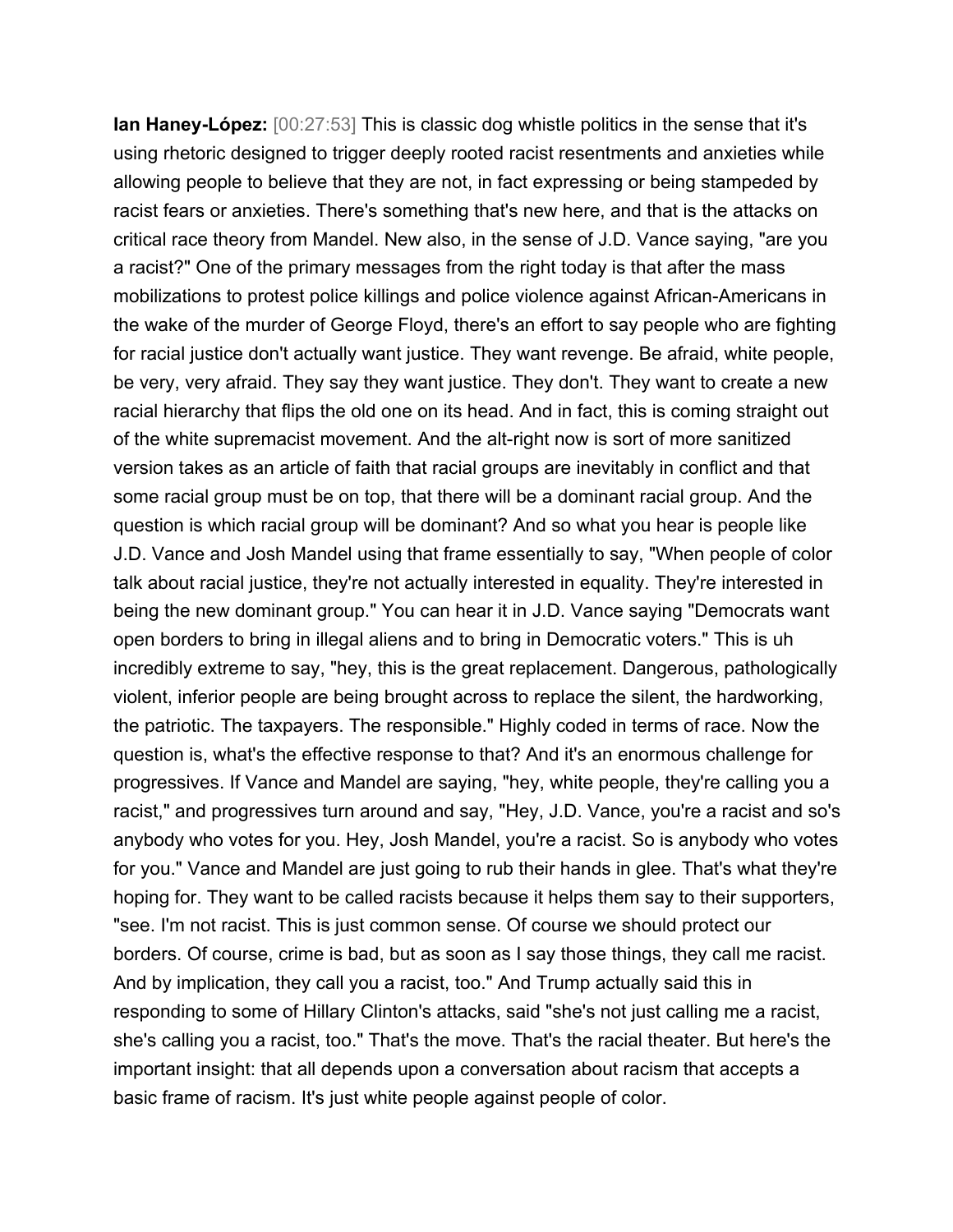**Ian Haney-López:** [00:31:45] When you shift the frame, when you begin to talk about the way in which race is a class weapon used against all of us. Then you can respond to Vance by saying, "Hey. Where's your political support coming from again? Isn't it coming from tech pro billionaires? Aren't your policy proposals actually things like cutting social welfare and cutting taxes for the very rich? Isn't it true that you don't care about most average Ohioans? You really care about winning power. And to win power, you are willing to stoop to these very low depths where you will turn Americans against each other. Push us to hate each other, to fear each other, to fight each other, push racism into public culture just so you can win power for your dark money donors. That's despicable." And same with Josh Mandel. This isn't about taking care of the silent majority. This is about duping average Americans into thinking that people from different countries are the real threat in their lives. When it's the dark money donors who are rigging the system, who are the real threat, it's a completely different political conversation. That's the power of race-class fusion politics. It allows us to respond to Vance and to Mandel not by calling them bigots, but by saying, "You're strategic racists. You're running racism as a con and you're conning everybody. You're conning people, whether they're black Ohioans or brown Ohioans or white Ohioans. You are the sort of person who would promote racial strife. For your own profit. How low is that?"

**Mila Atmos:** [00:33:51] Where are the places or moments or the politicians who communicate in this way where you see who really, you know, call out the dog whistling as a con -- where you see race-class fusion politics already at work and succeeding?

**Ian Haney-López:** [00:34:07] Among politicians, you could look at 2018 in Minnesota. Minnesota had a grassroots coalition of religious groups and labor groups who very early on appreciated the power of a race class fusion to deal with dog whistles against immigrants and African-Americans in Minneapolis, Saint Paul, but also to build political power between those constituencies and rural Minnesota, which is overwhelmingly white. They started using race-class fusion now in a really a brilliant campaign that talked about Minnesotans being greater than fear. And the brilliance there was, one: a very pithy statement. When politicians warn about dangerous immigrants or terrorists that they're pandering to fear. And we're greater than that. So greater than fear really captured this idea like we're not going to be fearful of each other. We're on to the con by these politicians. That was one. The other thing that was so clever about this was...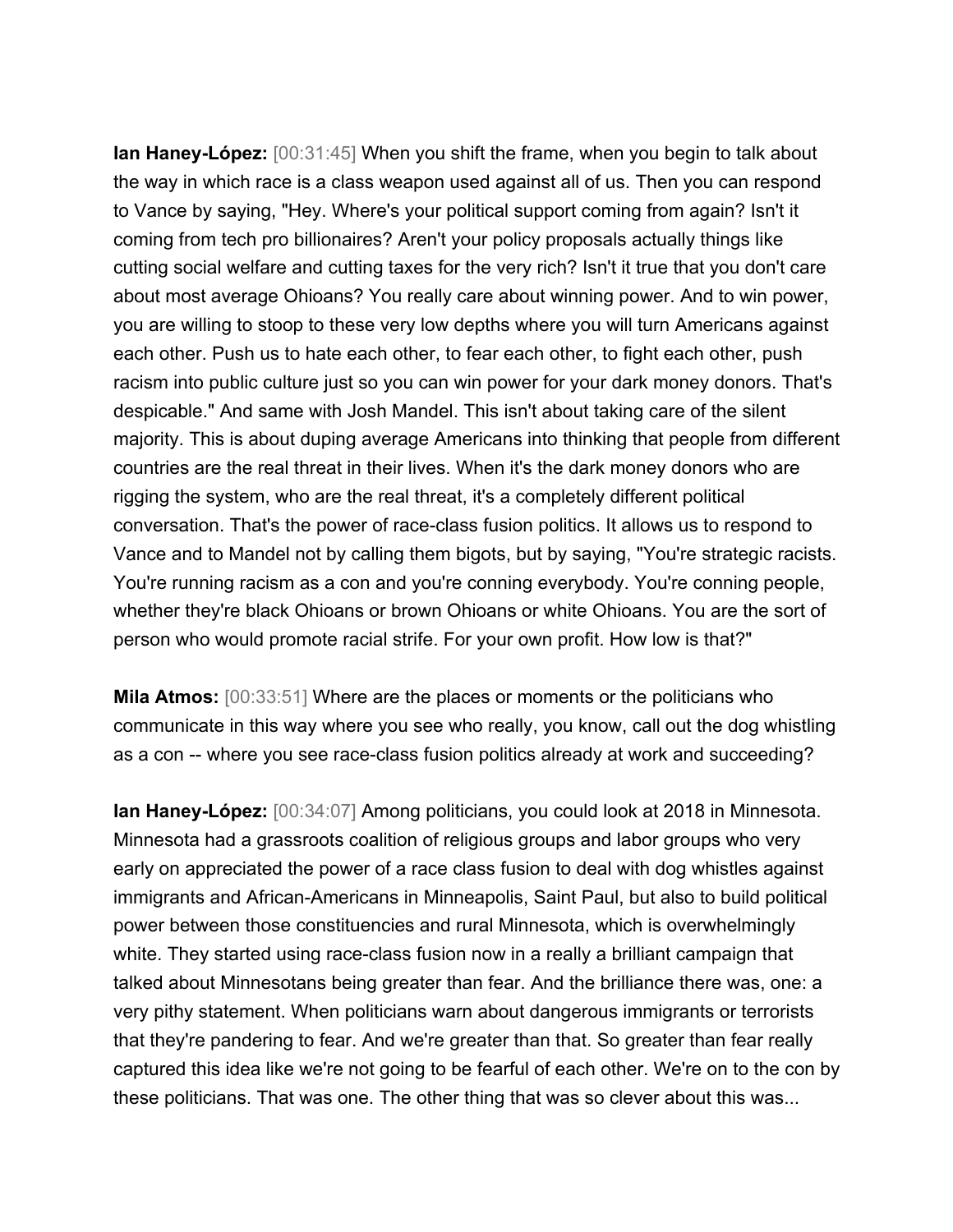Greater Minnesota was the phrase people use in Minnesota to distinguish rural Minnesota from the cities. And so it was really a way of saying this race-class fusion, this is designed to create a multiracial majority that includes white people. So often when Democrats or progressives talk about a multiracial movement, it's as if they mean a multiracial movement of communities of color. And it's very important to remind white people, you're part of a multiracial society. You can be part of a multiracial majority. And indeed, we will only have an empowered multiracial majority when whites see themselves as equal and welcome members of that multiracial movement. So that's one place. I think the other places you can see it increasingly, labor unions like SEIU have moved to this intentional effort to create multiracial worker solidarity by emphasizing to workers that racism is a weapon of division used by bosses. So one thing that Labor has historically done is it says racism is a weapon of the bosses. Therefore, let's focus only on our shared class interests. Race-class is doing something different. It's saying racism is a weapon of the bosses. Therefore, let's focus on racism and building crossracial solidarity so that we can achieve our economic and racial justice interests.

**Mila Atmos:** [00:36:56] One question I have is that, you know, we have been building up to this moment for over 50 years, and now we're at a precipice of democracy. Right. We are in danger of losing democracy itself. And it feels as though, you know, the clock is really ticking down pretty fast. And what you're saying is something that we can use right now. But I feel like it's going to take time, nonetheless. Can we speed this up, especially in light of the 2022 midterm elections?

**Ian Haney-López:** [00:37:28] I think you're right that there's an immediate crisis looming, the 2022 elections, then the 2024 elections. I think we are on a precipice and we risk losing democracy and collapsing into an authoritarianism from which we might not recover for decades. In some ways, politicians, political consultants, that whole consulting class, they're extremely cautious. They want to get to 50% plus one. They want to do whatever is safest that will get them there. That means that they're going to do the same thing they've been doing for the last 50 years. But that's insanity. We are not in a steady state. Things are getting worse and they've gotten much, much worse very rapidly. And if Democrats keep responding by saying, "well, we'll do what we've done for the last 50 years." We are going to go off of that cliff. What's going to get them to change? It's going to be their constituents. It's going to be people organizing house parties and making calls and making demands and organizing discussion groups. It's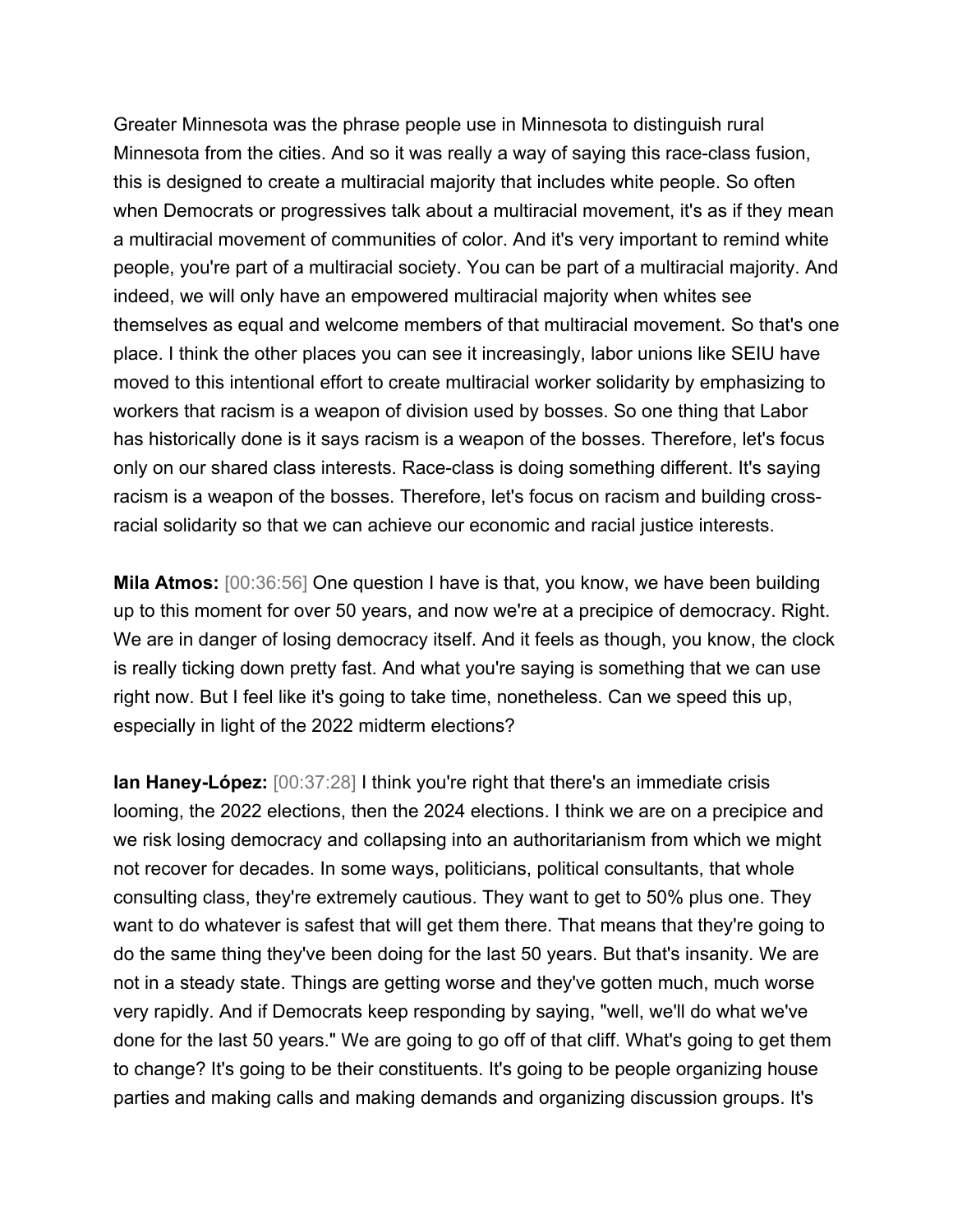going to have to come from people listening to this now. It's going to have to come from folks who love democracy, who love society, who look at their neighbors and try to have a sense of like, I'm connected to these folks. I want to make sure I live in a society in which we respect each other and people have dignity and we trust each other and we take care of each other and we try and protect each other, especially from the reactionary, powerful few who cynically try and turn us against each other. We have to talk about the way in which division has been weaponized against us. We have to talk about the class war that we have been losing for decades, and we're going to insist that we build power with our neighbors and that we go and grab our political representatives by the lapels and say, "You need to talk about this, too. You need to help us build power with each other so that government actually begins to work for the vast majority of Americans and not simply for the ultra rich."

**Mila Atmos:** [00:40:02] Right. So as an everyday citizen, an everyday person who loves democracy, what are two tangible things I could be doing?

**Ian Haney-López:** [00:40:10] Well, I hope this isn't too much like naked self promotion, but the ideas I'm talking about here are both pretty easy to grasp, but also pretty difficult to internalize. They're easy to grasp in the sense that it really does resonate when you say to folks, we're being intentionally divided; let's build power with others. But it's hard to internalize because it really does fly in the face of these understandings that a lot of us have accepted and take for granted about what racism is and how it works and what our position is in respect to racism. So one of the things that I did is I created a free online web course that anybody can take at their own pace. In some ways, it's pretty short. It's 12 videos, but no video is longer than 2 minutes and 20 seconds. Sort of the golden rule of of social media. But so it has discussion guides. If you were a complete glutton for punishment or you had too much espresso, you could watch all 12 videos in under half an hour. But it's really designed to allow people to work through this idea. So I think that the number one thing I'd say to folks is, hey, if these ideas resonate with you, then grapple with them a little more deeply, really try and internalize them, go through it one or two or even three times, and then start talking about it with friends, with neighbors, with coworkers, race-class-academy.com. That's the free online resource.

**Ian Haney-López:** [00:41:52] Once you've got that under your belt, then I think the next thing is, who do I call? Who do I pull together? What groups can I join? Who can I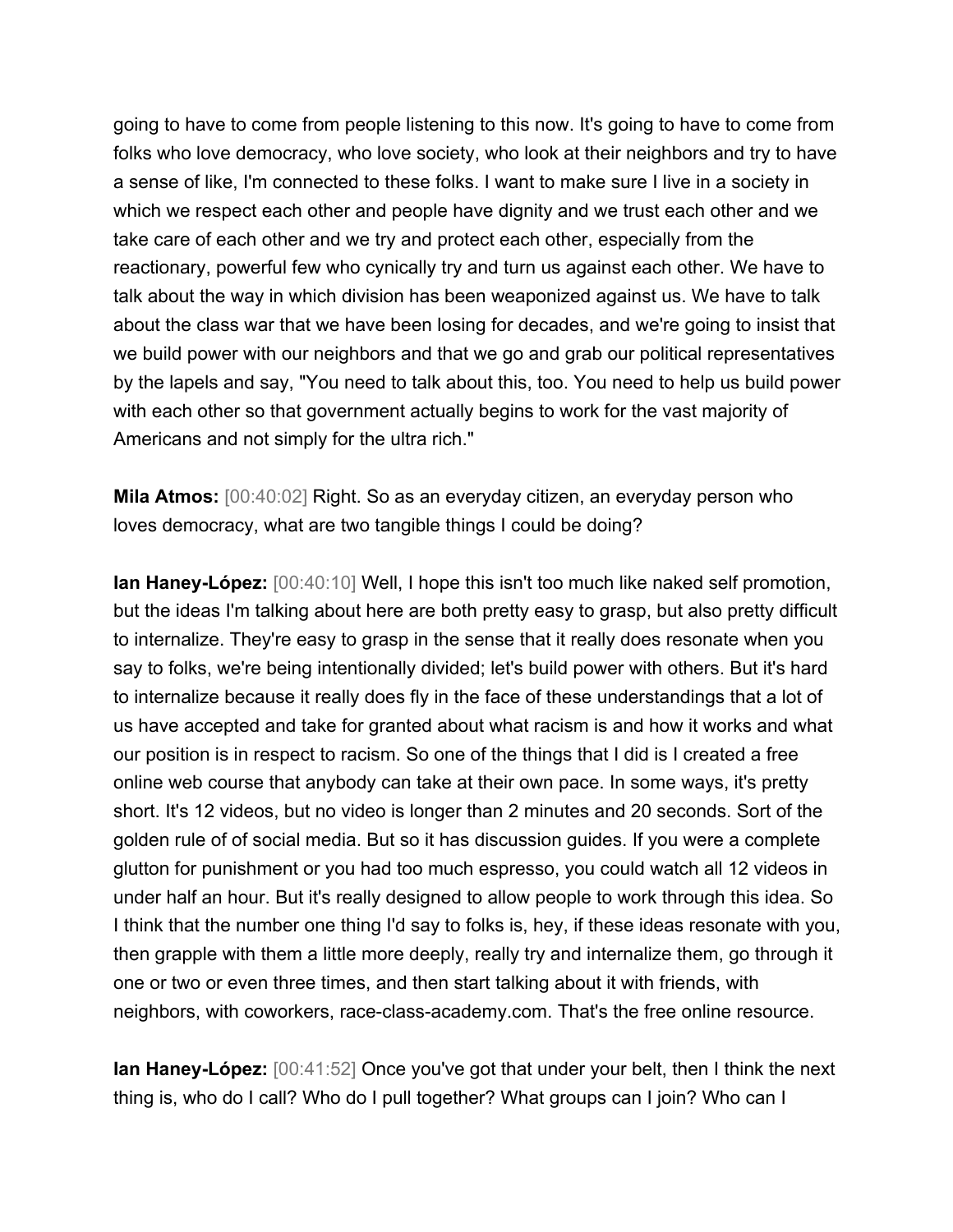push? And there are different groups showing up for racial justice, Indivisible, labor groups, church groups, bowling leagues. Like whatever your networks are. Use those networks to begin to articulate this bold, revolutionary idea. And I say revolution. And it's really like American Revolution, like democracy to embrace anew the ideal of the American Revolution. E pluribus unum. Out of many, we form one. That's not just a slogan. That is a practical prescription for how you build power or how you take power from the powerful few. Out of many, one. You create the power of the many by working hard to understand how our fates are linked, by showing others that our well-being depends on their well-being, and their well-being depends on our families being able to thrive. E Pluribus Unum. Recommit to the radicalism of the American Revolution. And then demand that our politicians follow while they pretend to lead.

**Mila Atmos:** [00:43:18] Thank you. That's really great advice. So as we're closing out our conversation, my final question is, looking into the future, what makes you hopeful?

**Ian Haney-López:** [00:43:27] I think what makes me hopeful is the American people. And I think this is a surprising answer. Well, for me personally, for two reasons. One. As I said, I've been a scholar of race and racism for decades, and I used to be deeply pessimistic about the American people because I was within a model that said white people are the problem, that there is pervasive, widespread racism among white people. Frankly, I used to think that racism was a permanent feature of American society, so I was deeply, profoundly pessimistic about the majority of people in this country. And the other reason that's a surprise is because I think we've developed a political rhetoric, a common sense rhetoric among progressives in which we point the finger at people voting for Republicans or repeating some of the nonsense they hear from Donald Trump or from QAnon or from Fox News, and we point the finger at them. And so for somebody to say what makes me hopeful is the American people seems to fly in the face of both of those common ways of thinking. But when I started conducting focus groups and actually started talking to Americans, white and Black or brown, Asian American, I realized that, yes, there's a lot of racism out there and also that most people are genuinely convinced that racism is evil, that it's wrong. And very often the same people hold both of those beliefs.

**Ian Haney-López:** [00:45:18] Yes, people can be stampeded by racial fear. That doesn't mean they're lost forever. It doesn't mean they're terrible people at root and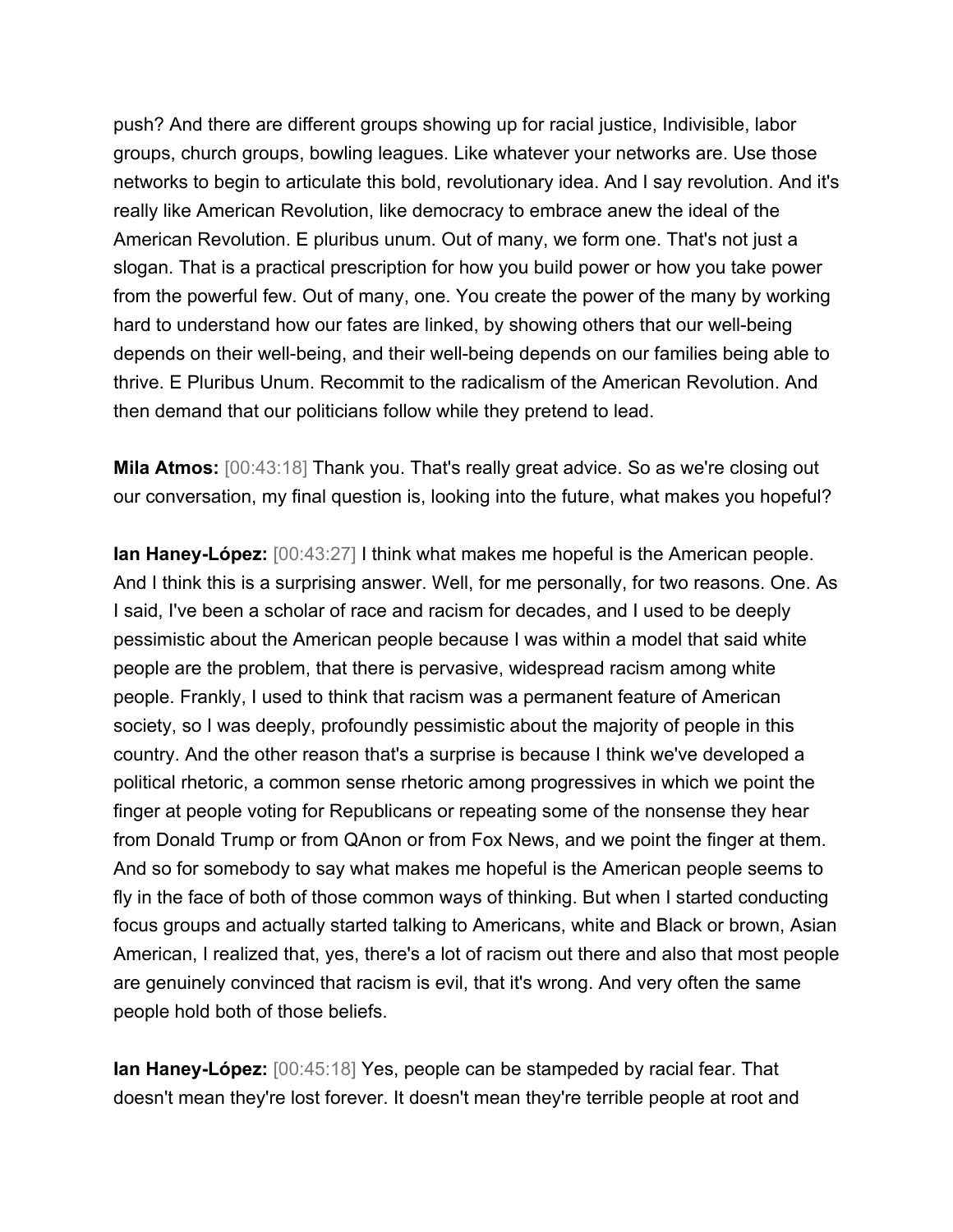irretrievably. Those very same people can also see that racial fears are a lie and that their best lives depend on honoring the highest values they already hold of rejecting racism and recognizing our shared humanity. When I think about the millions of people bamboozled by Fox News and Donald Trump and whatnot. I don't blame them. I blame the propaganda networks that have arisen over the last few decades. I blame the sorts of political leaders who are willing to provoke hatred and rage so that they can gain a modicum of power. The Josh Mandels, the J.D. Vance, the Donald Trump, the Ted Cruz, they all know better. They all know better. And yet they're willing to fool people, to bamboozle people, to stampede people, to demagogue people. Ultimately, I'm hopeful in the American people because by talking with them, by holding these focus groups, by testing these messages, it's clear the majority of Americans -- a super majority of Americans -- really want a new story of America that says we're in this together. Some people are intentionally trying to divide us. Let's reject the lies and build power with others across difference. That's the single most popular message with Americans today. That's what gives me hope.

**Mila Atmos:** [00:47:13] Thank you very much for being on Future Hindsight. I really enjoyed my conversation with you.

**Ian Haney-López:** [00:47:17] Thank you so much.

**Mila Atmos:** [00:47:19] Ian Haney-López is the Chief Justice Earl Warren Professor of Public Law at the University of California, Berkeley.

**Mila Atmos:** [00:47:31] Next time on Future Hindsight. We've talked about having difficult conversations, and when we do, we're really talking about finding common ground. What if we went one step further and actually work together with unlikely partners to find real solutions? Nisha Anand is the CEO of Dream Corps and she'll talk to us about the power of radical common ground.

**Nisha Anand:** [00:47:53] I have been on a mission my entire life to find a more free and just world. I do believe there's nothing more urgent than freedom. And for that, I will work with anybody who shares those goals, and I think that's okay. A lot of people think, Oh, you just like compromise. That's what common ground is. It's not. I want to win.